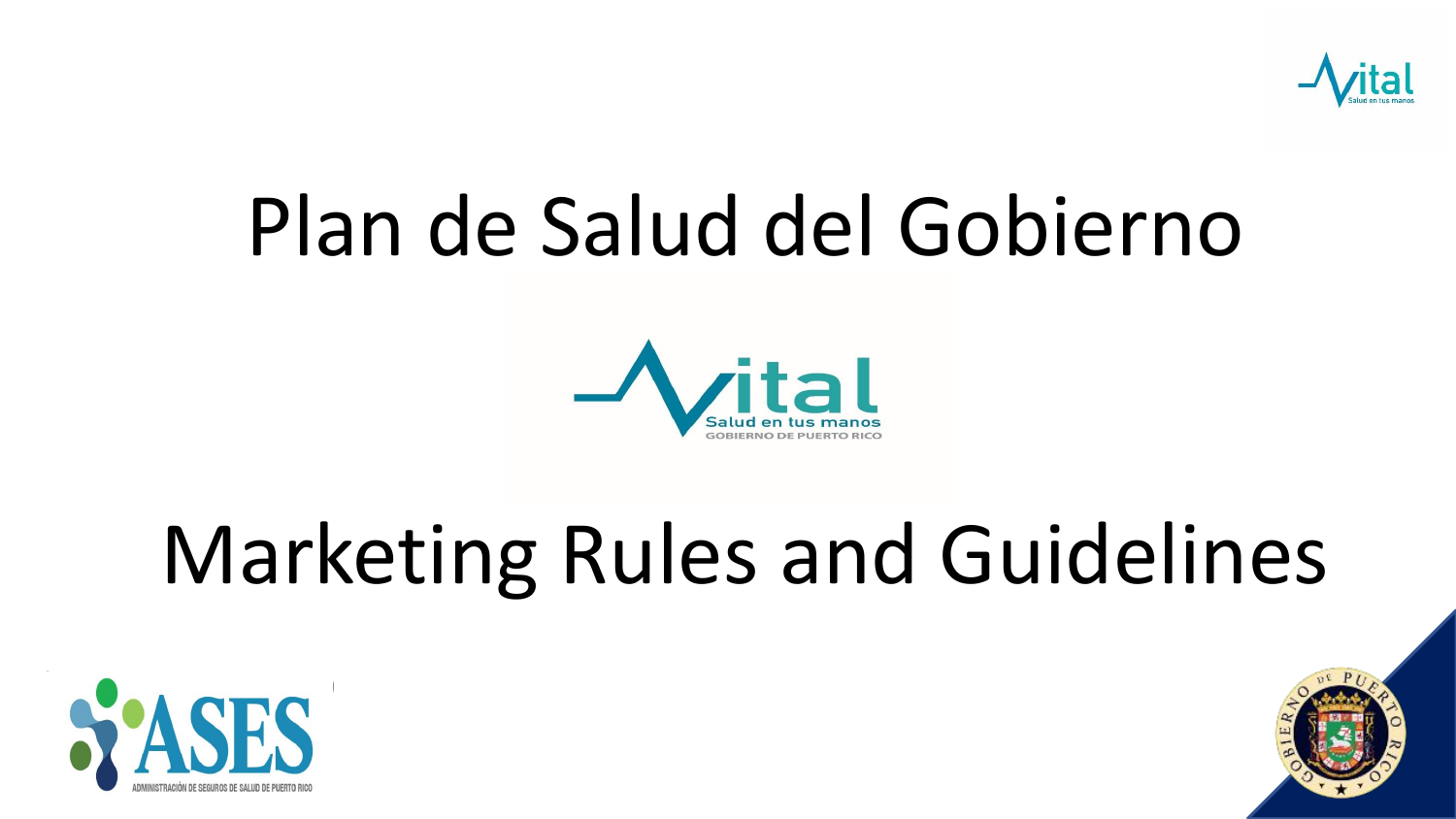

# **Aplicability**

# Content **Marketing**

Art and content of all marketing materials

- writing,
- images,
- sound,
- videos
- Brochures
- Marquees

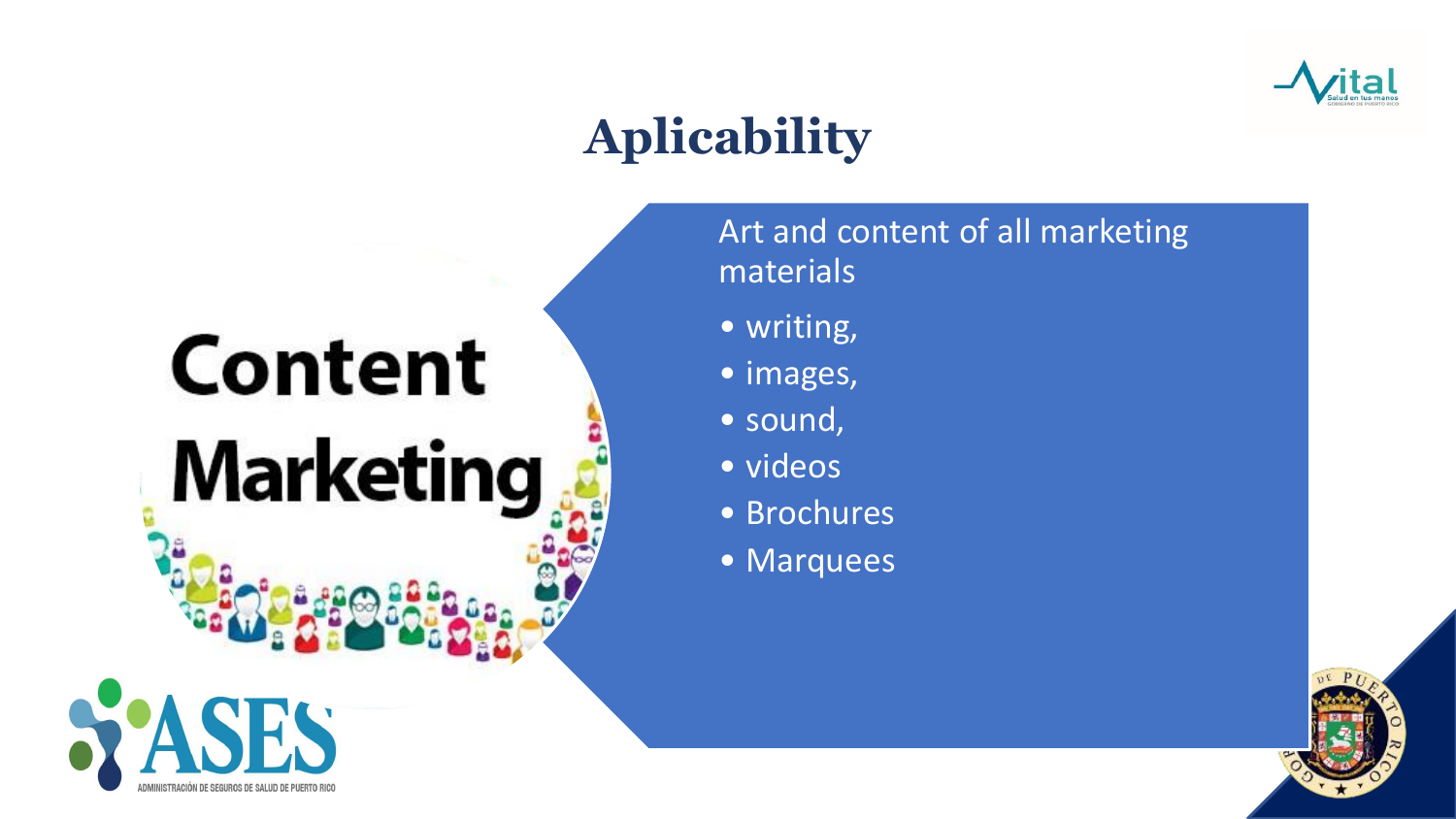

# **Aplicability**

Art and content of all marketing materials

- exhibitions
- Presentations
- posters,
- Banners
- loose sheets



Content

**Marketing** 

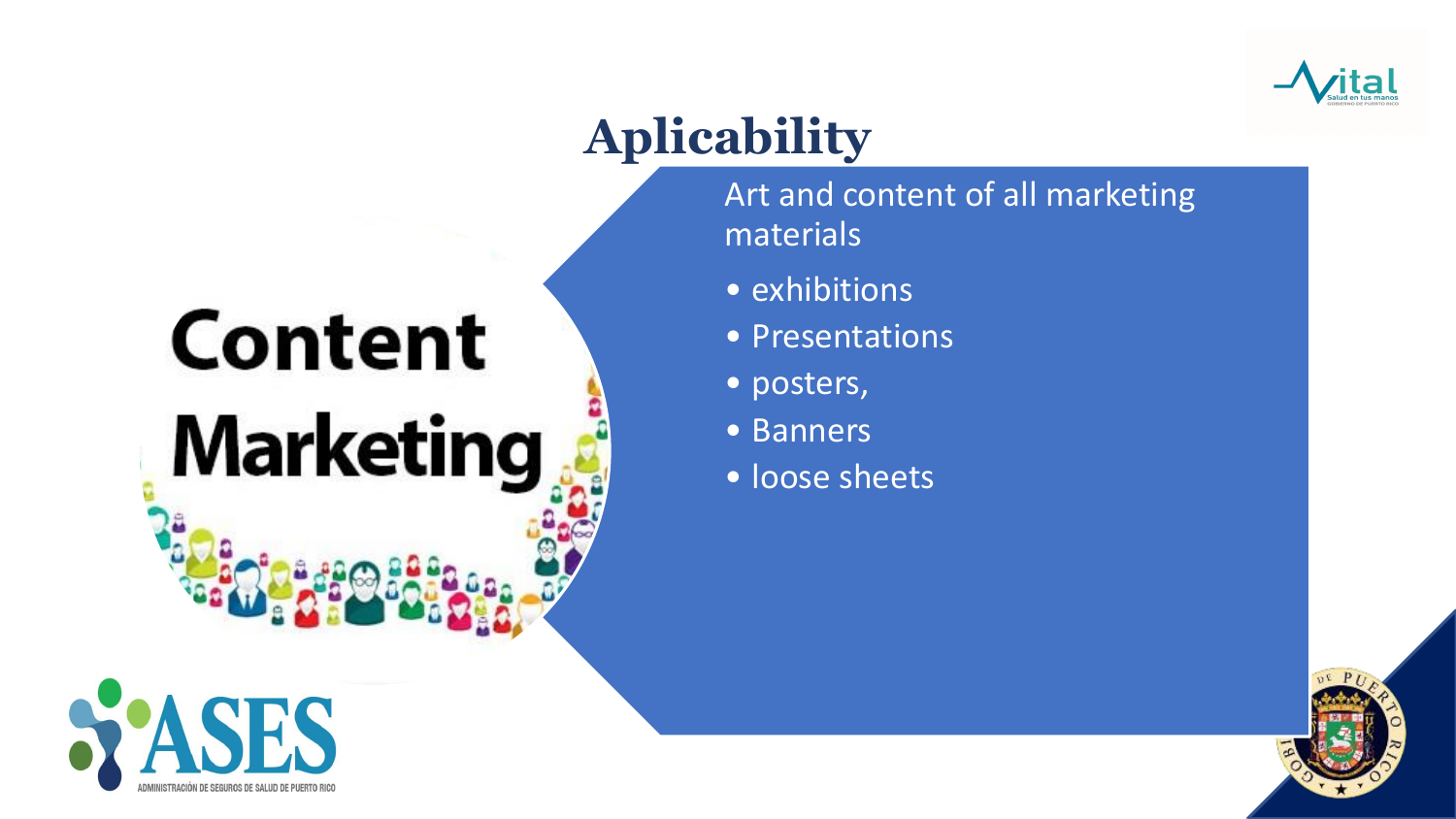

# **Aplicability**

Art and content of all marketing materials

- promotional items,
- street banners
- shirts,
- announcements
- press release for media (traditional, digital, social networks, internet),
- others.



Content

**Marketing**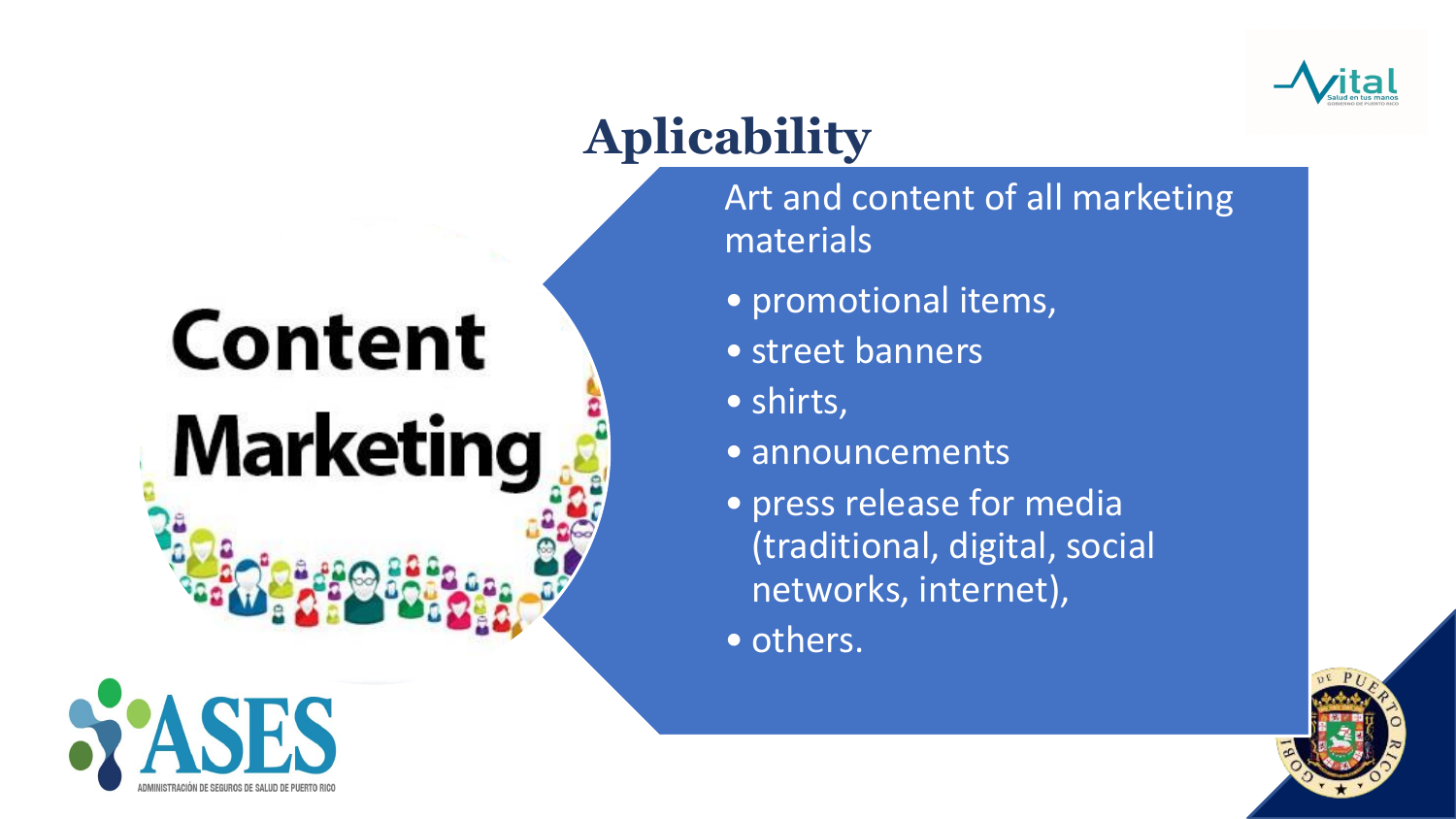

# **What is Marketing**

- Marketing means the activities and use of materials that are conducted with the intent to draw a beneficiary's attention and to influence a beneficiary's decision-making process when selecting an MCO for enrollment or deciding to stay enrolled in a plan (that is, retention-based marketing).
- Additionally, marketing includes any materials that contain information about the MCO's benefit structure, cost sharing, and measuring or ranking standards.



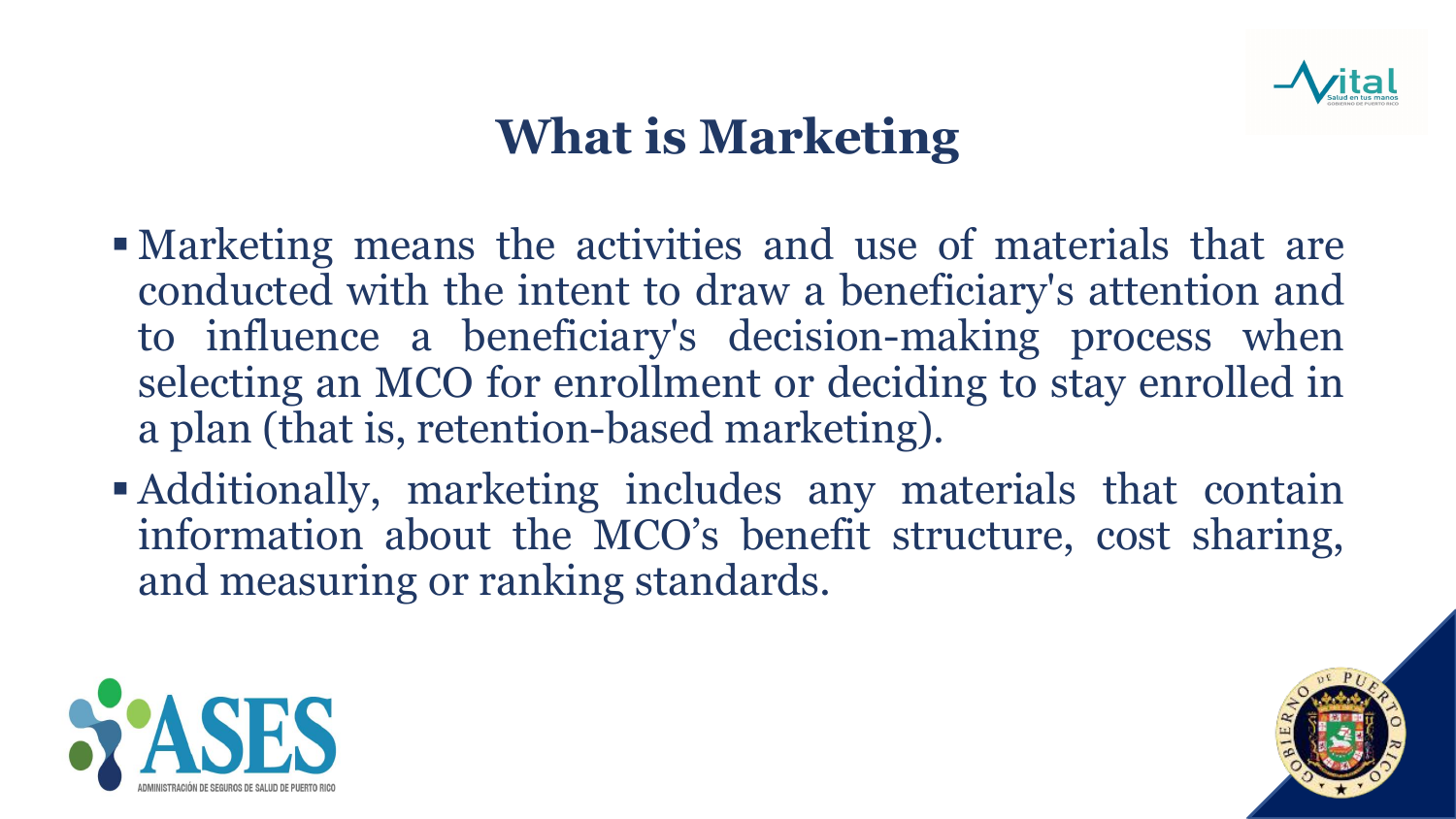

# **Content Guidelines**

Must not contain third parties or provider's

- specific names
- logos
- Trademarks
- slogan



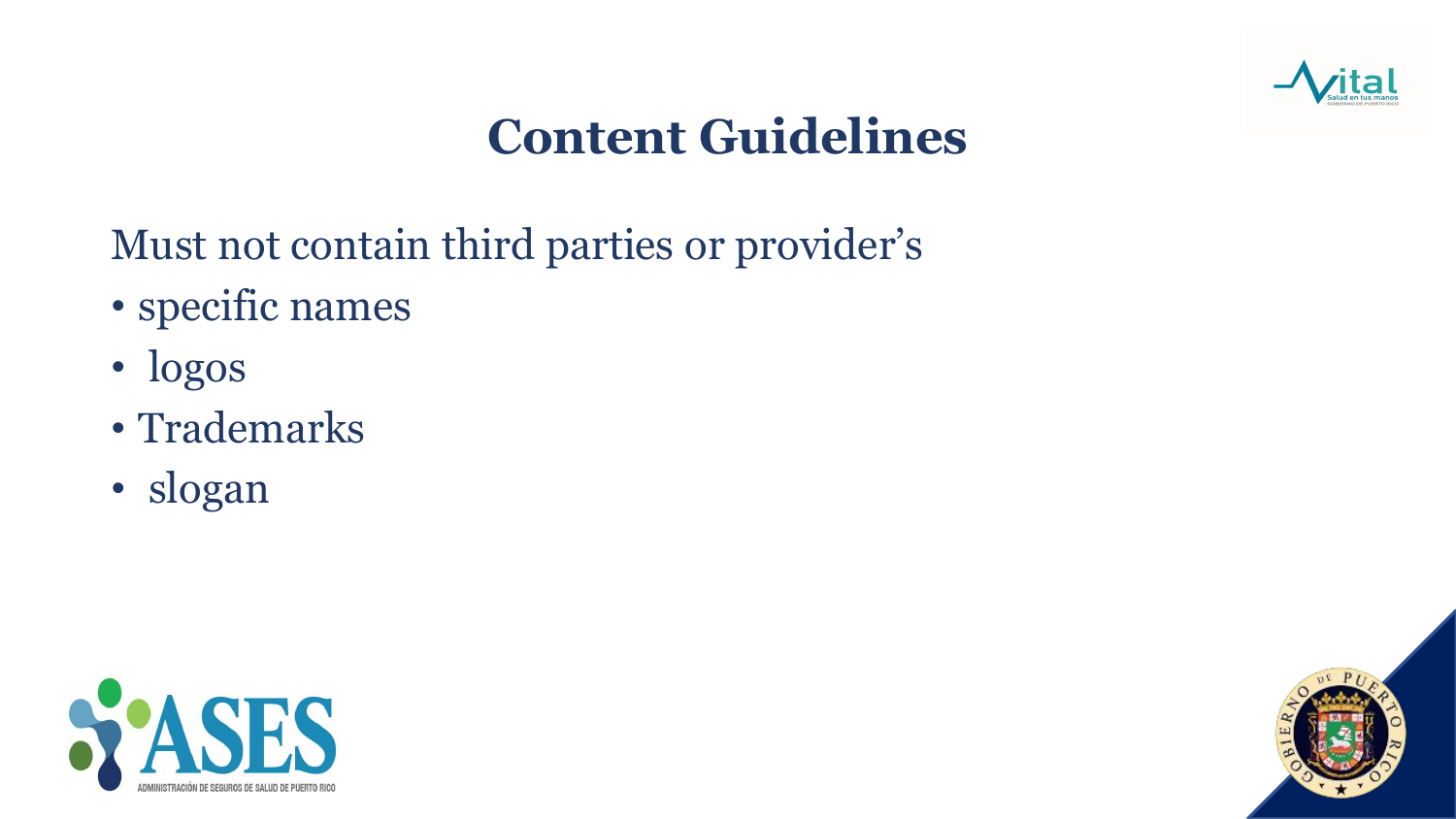

# **Content Guidelines**

Will refer to the Government Health Plan as:

- Government Health Plan, Vital
- Plan Vital

Marketing must complies with HIPAA Content MUST be simple and suitable such that a beneficiary of 4th grade schooling can understand its content.



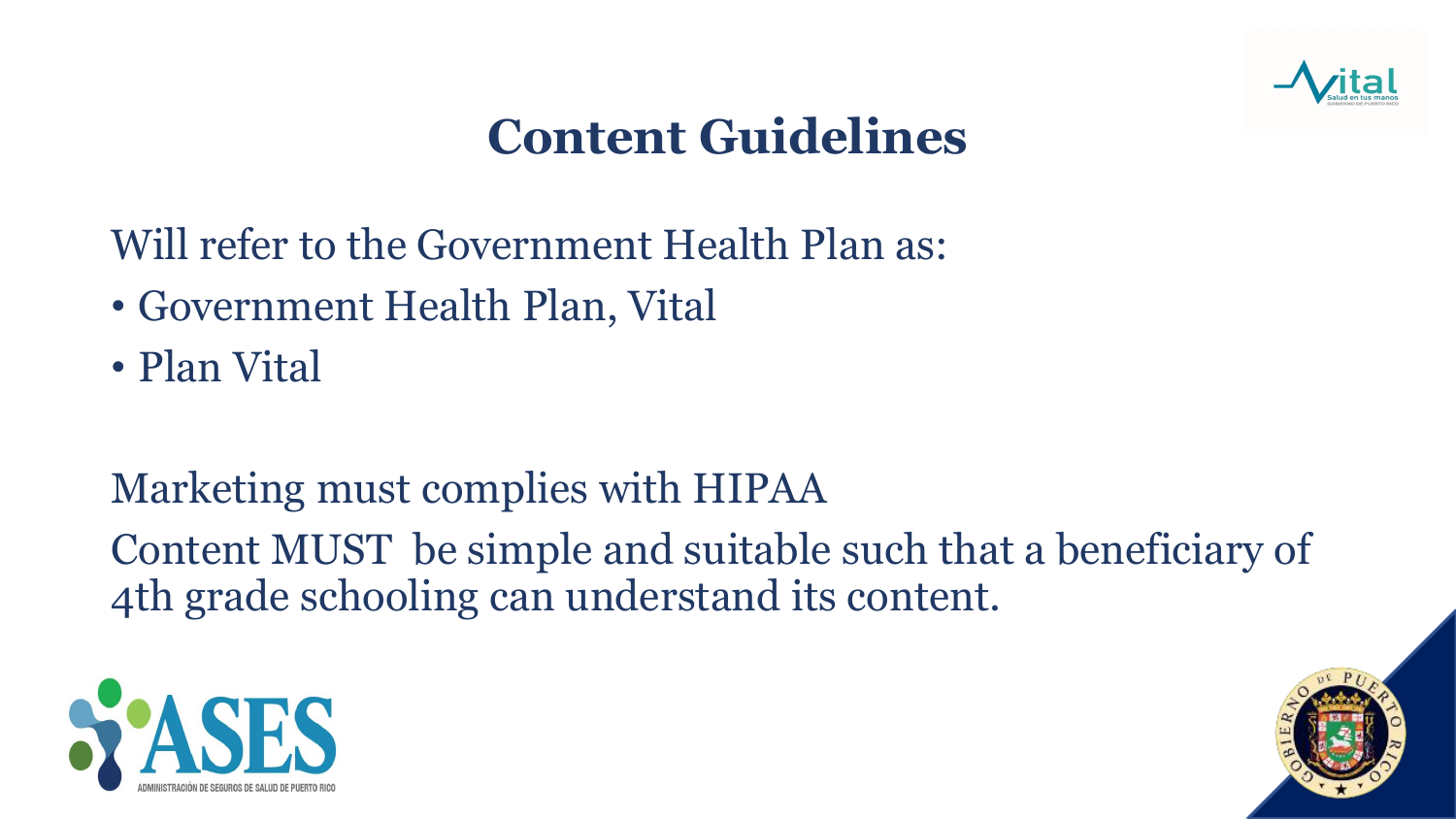

### **GRAPHIC IMAGES ASES**





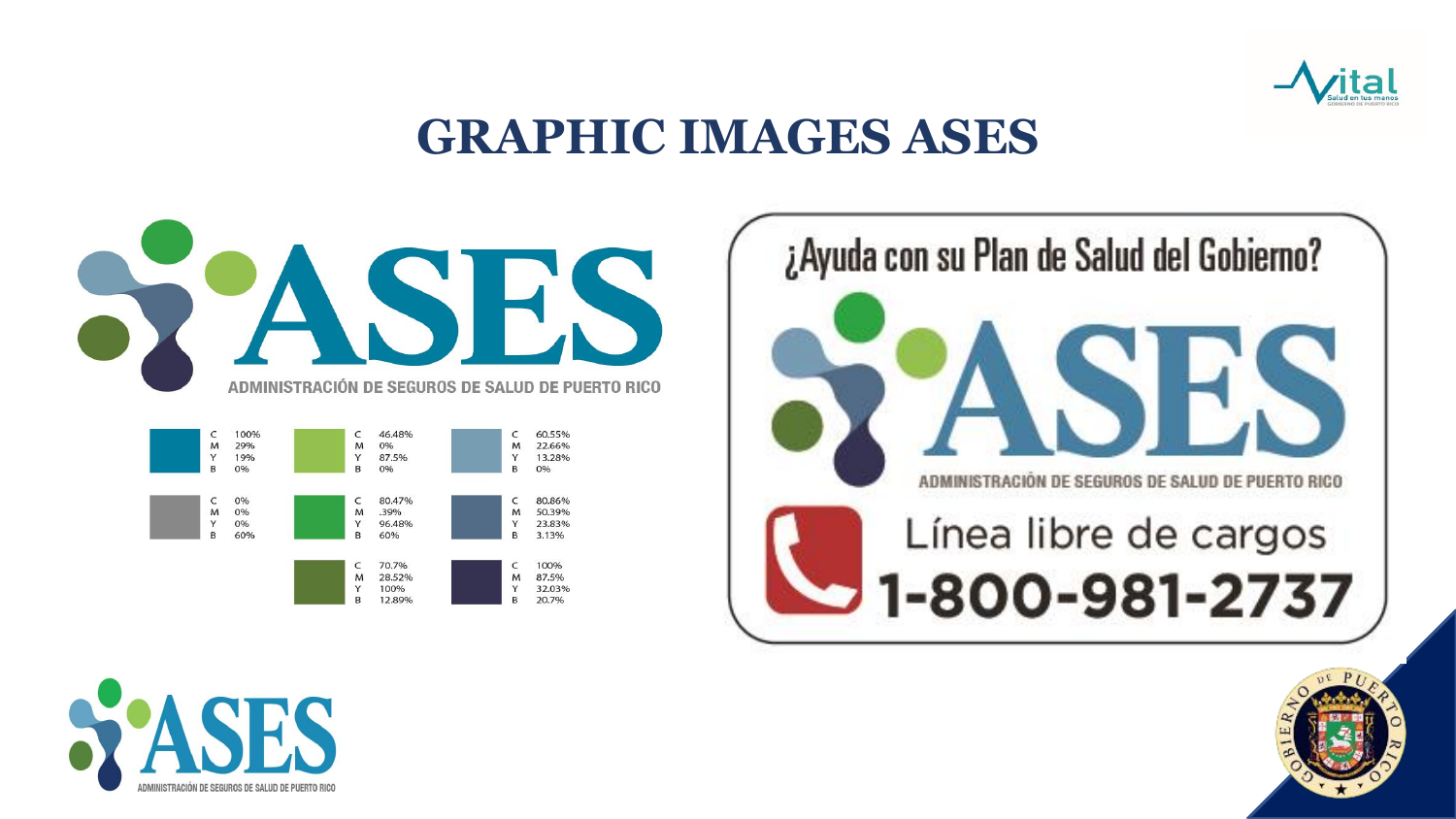

#### **GRAPHIC IMAGE GOVERNMENT HEALTH PLAN**

# I a Salud en tus manos **GOBIERNO DE PUERTO RICO**



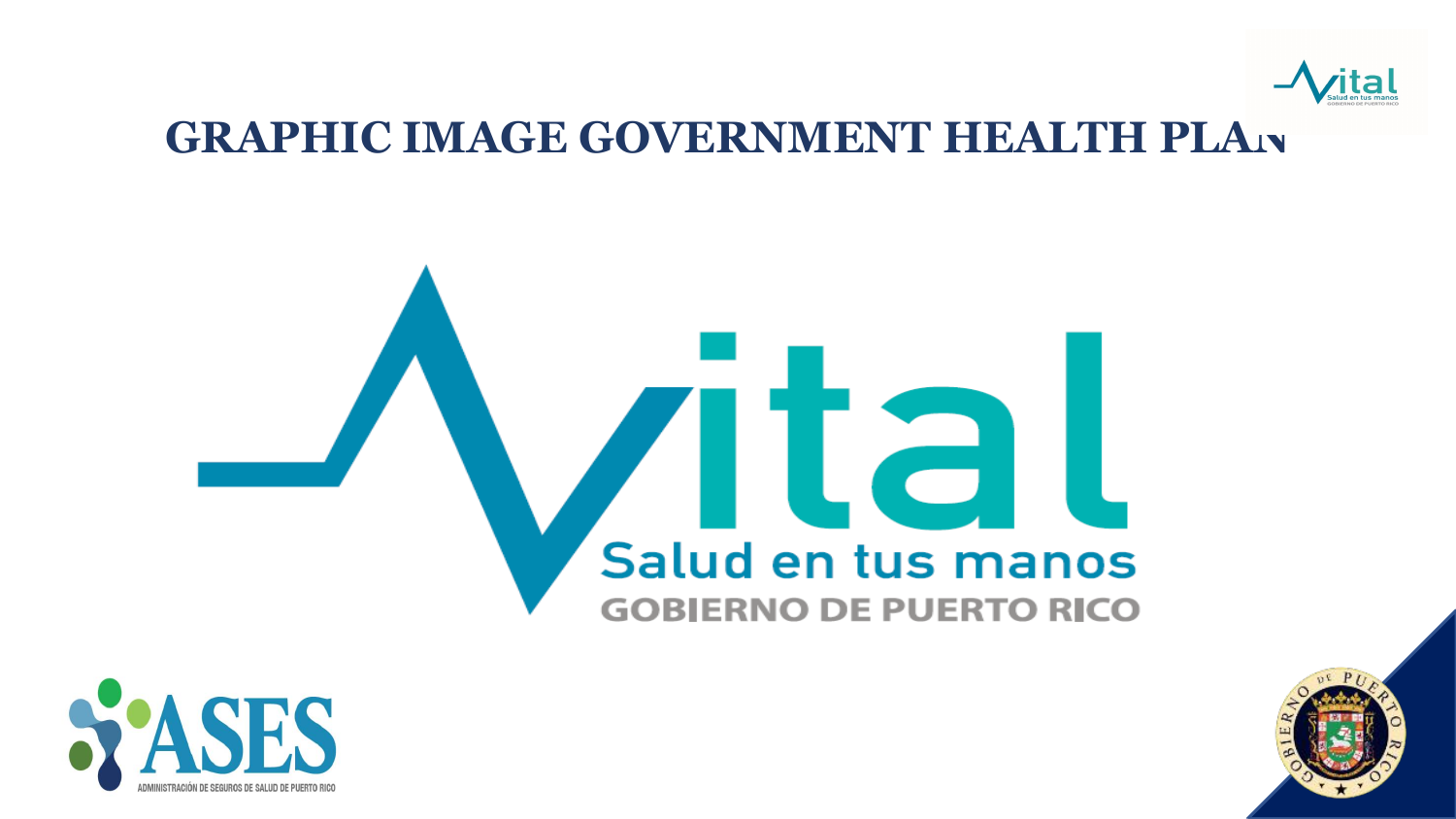

# **Institutional Logo (PRHIA), MCO Logo and header**

- PRHIA's logo must be used with blue, green, and grey as specified in the Graphic image this image cannot be altered.
- PRHIA's logo must be located in the header and on the cover of all materials.
- PRHIA's logo must be used in its color or black and white version, according to the purpose of the piece.



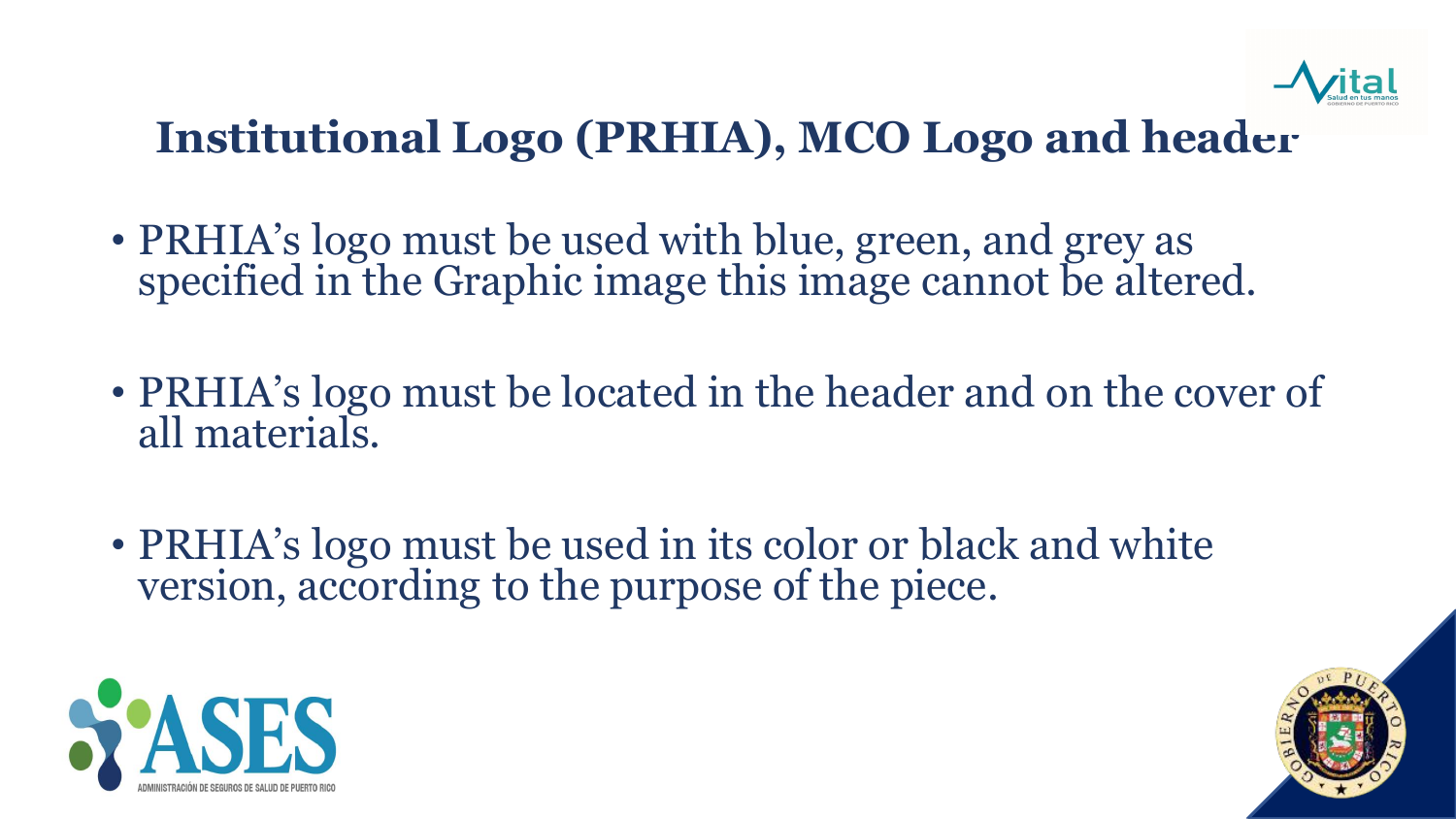

# **Institutional Logo (PRHIA), MCO Logo and header**

- The MCQ's logo will be placed on the bottom or back of each piece, as applicable, but smaller than the PRHIA logo.
- All headings must have: VITAL logo, PRHIA logo, and title of the material.
- Each material will include in the lower or back part, as applicable, a button with PRHIA's customer service number
- They must also include provider and beneficiary customer service contact numbers for the MCO, and the web portal information.
- Banners and tents shall be identified with the name of Vital and the PRHIA logo in the foreground. The MCO's logo may be placed in the background and smaller than PRHIA's logo.



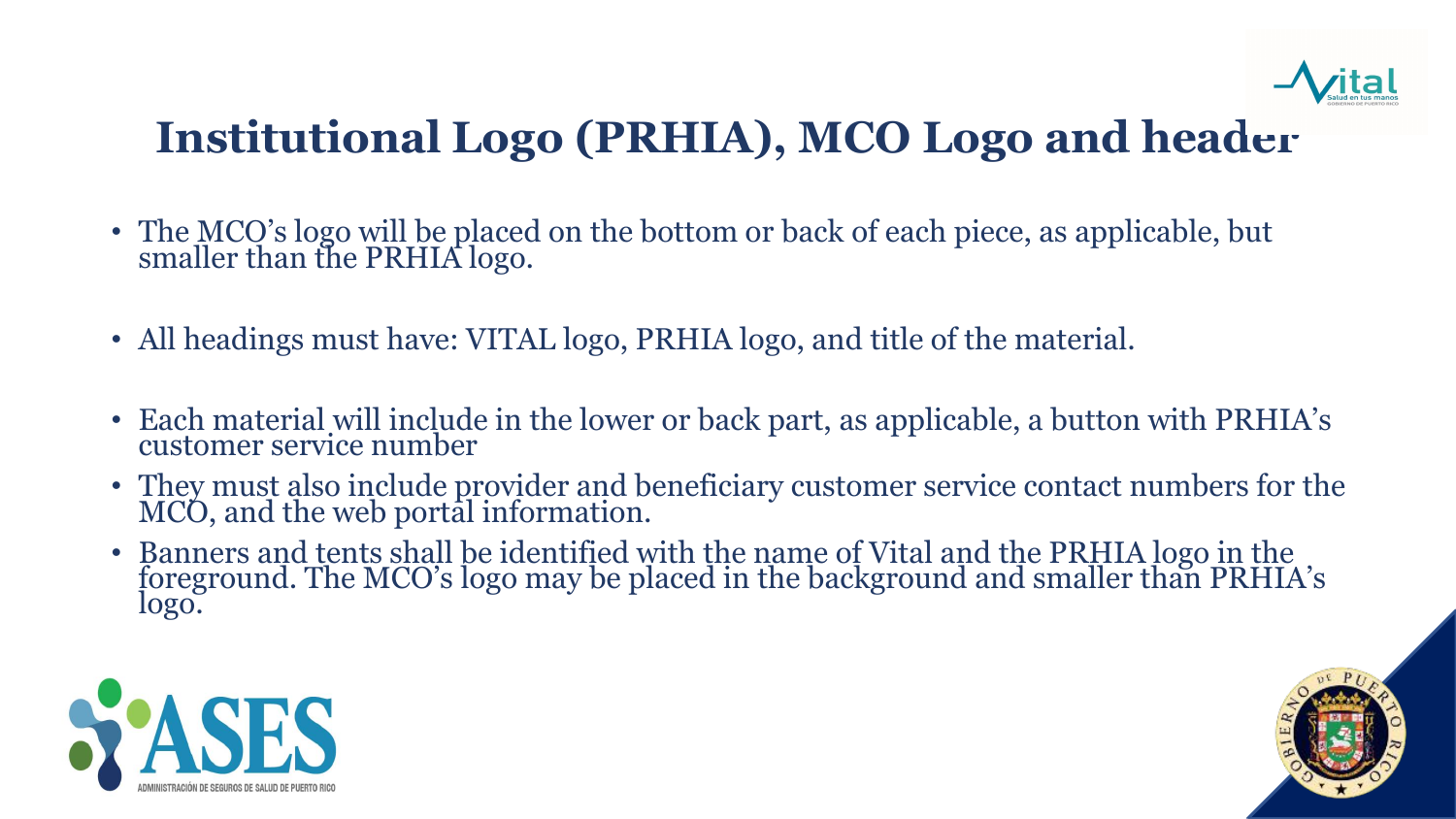

# **Mandatory Requirements**

- Header and Cover Page:
	- PRHIA's logo and MCO's logo
	- Vital logo
- Footer or back, as applicable:
	- MCO customer service contact numbers for providers and beneficiaries
	- internet address (website)



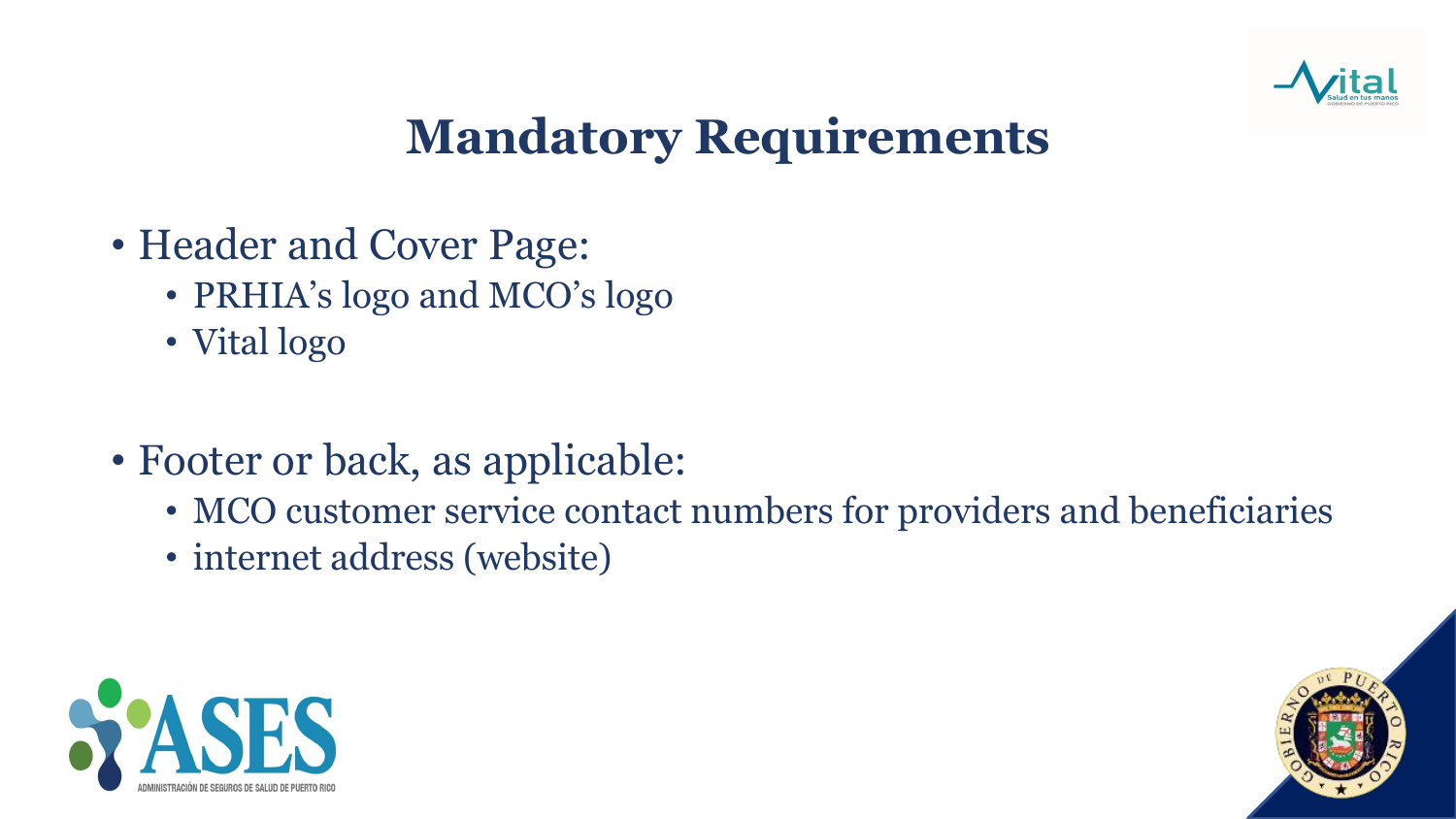

# **Mandatory Requirements**

#### PRHIA's APPROVAL BEFORE DISTRIBUTION:

- Each MCO must sent marketing materials by email to the Office of Compliance and Integrity to: **[materialesmercadeovital@asespr.org](mailto:materialesmercadeovital@asespr.org)**
- The time of review for each marketing material will be fifteen (15) working days. MCOs may not re-submit the same material previously denied by the PRHIA to different PRHIA personnel who did not work on the original submission.
- Approved marketing material will have an authorization number provided by PRHIA that must be placed in the lower or back part of each promotional material in a font size no smaller than 8.
- **Without said authorization number, the marketing material may not be published and/or distributed.**



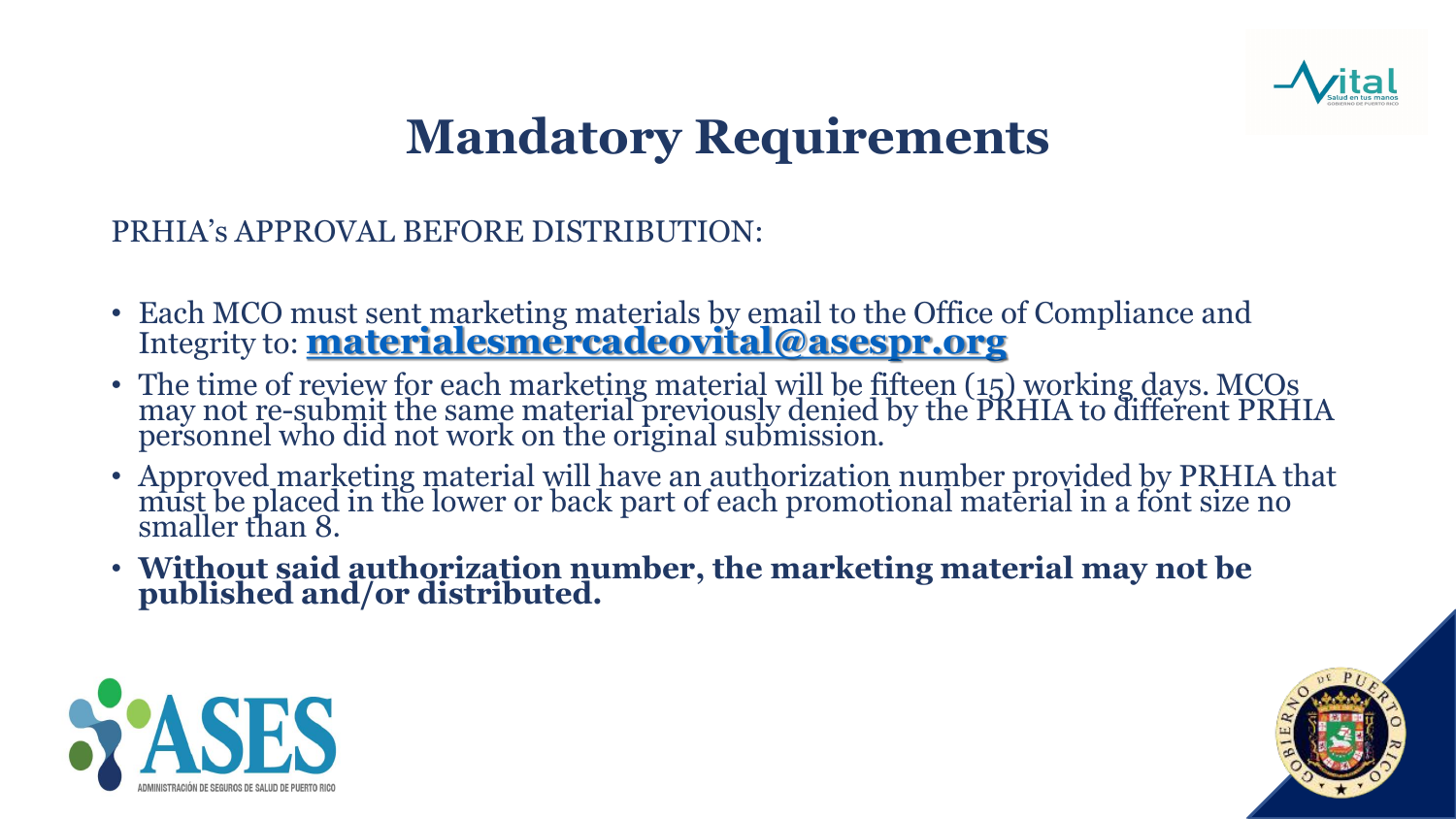

- The PRHIA does not permit the performance of any sales activities, presentations or distribution of marketing materials in any **Puerto Rico Government Agencies**, **Public Corporations** or **other government facilities**.
- PRHIA does not allow any MCO to perform marketing activities within one (1) mile of a Puerto Rico Medicaid Office.



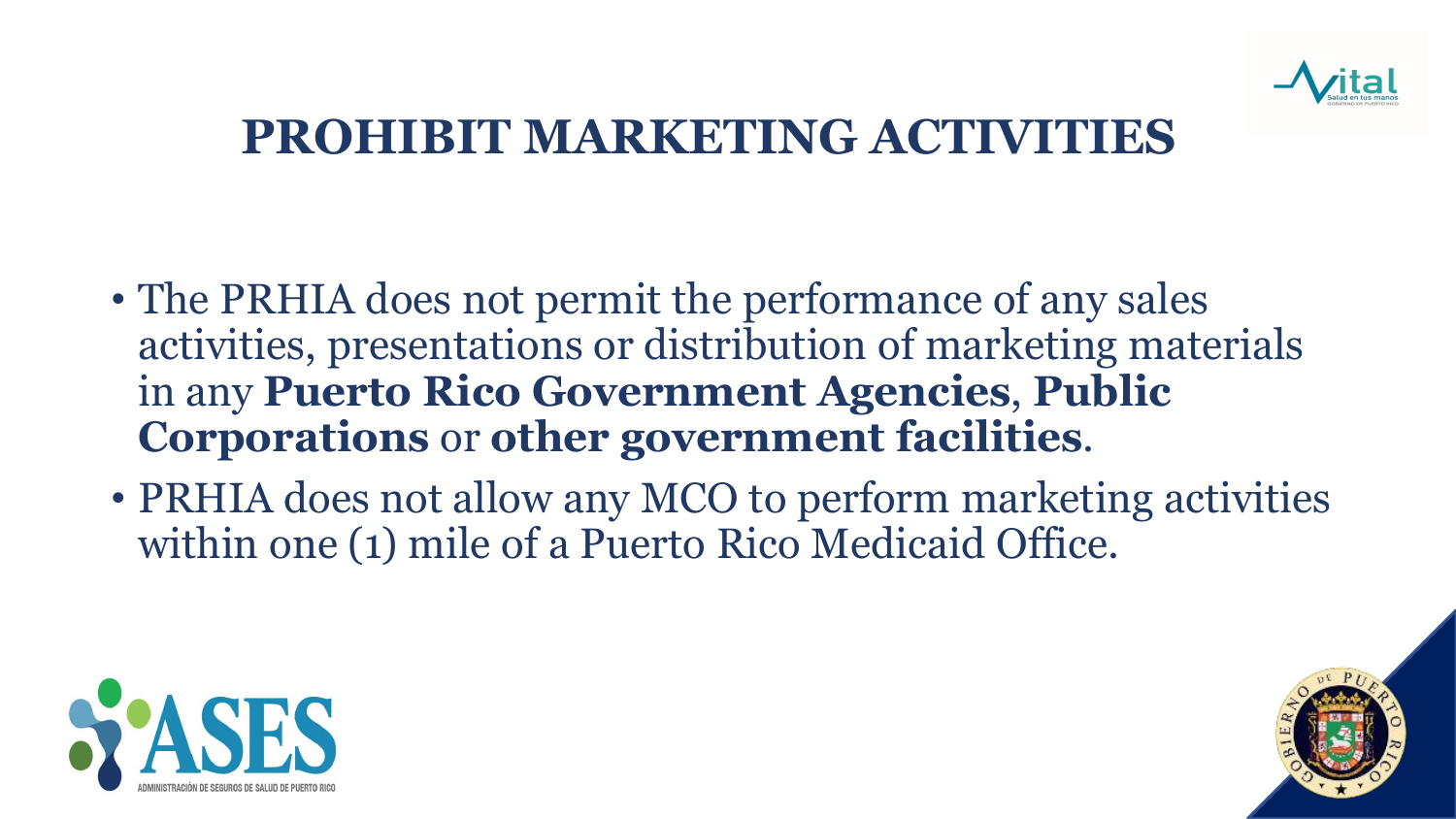

- MCOs are prohibited from conducting sales activities, presentations, and distributing and/or soliciting beneficiaries at least 100 feet of areas where individuals primarily receive health care services or are waiting to receive health care services.
- The prohibition against conducting marketing activities in health care settings extends to activities planned in health care settings outside of normal business hours. This prohibition is not intended to limit health care providers from engaging in independent discussions with beneficiaries should a beneficiary seek advice.



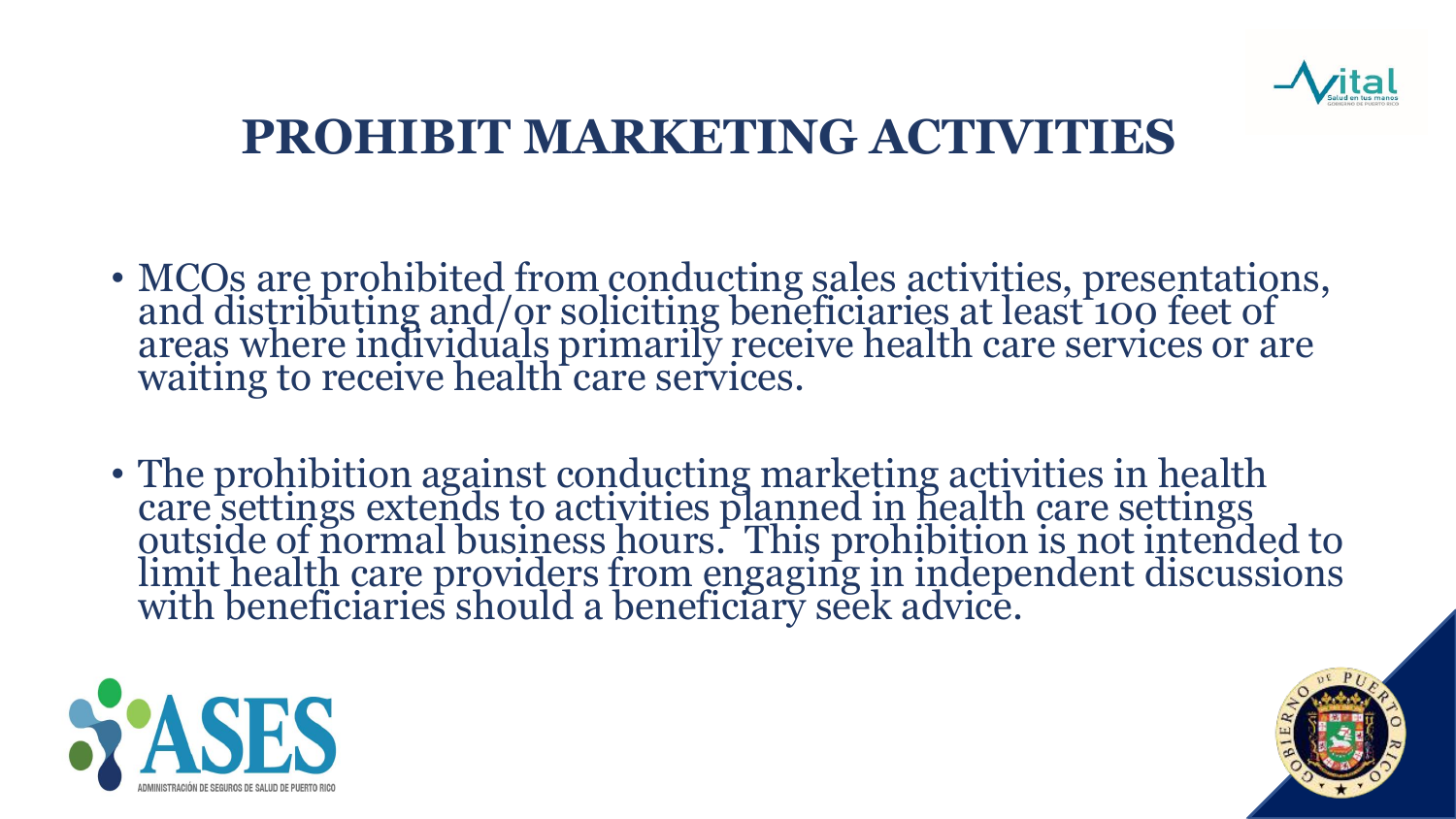

• Appointments with beneficiaries residing in long-term care facilities (including nursing homes, assisted living facilities, board and care homes, etc.) are only permitted upon request by the beneficiary.



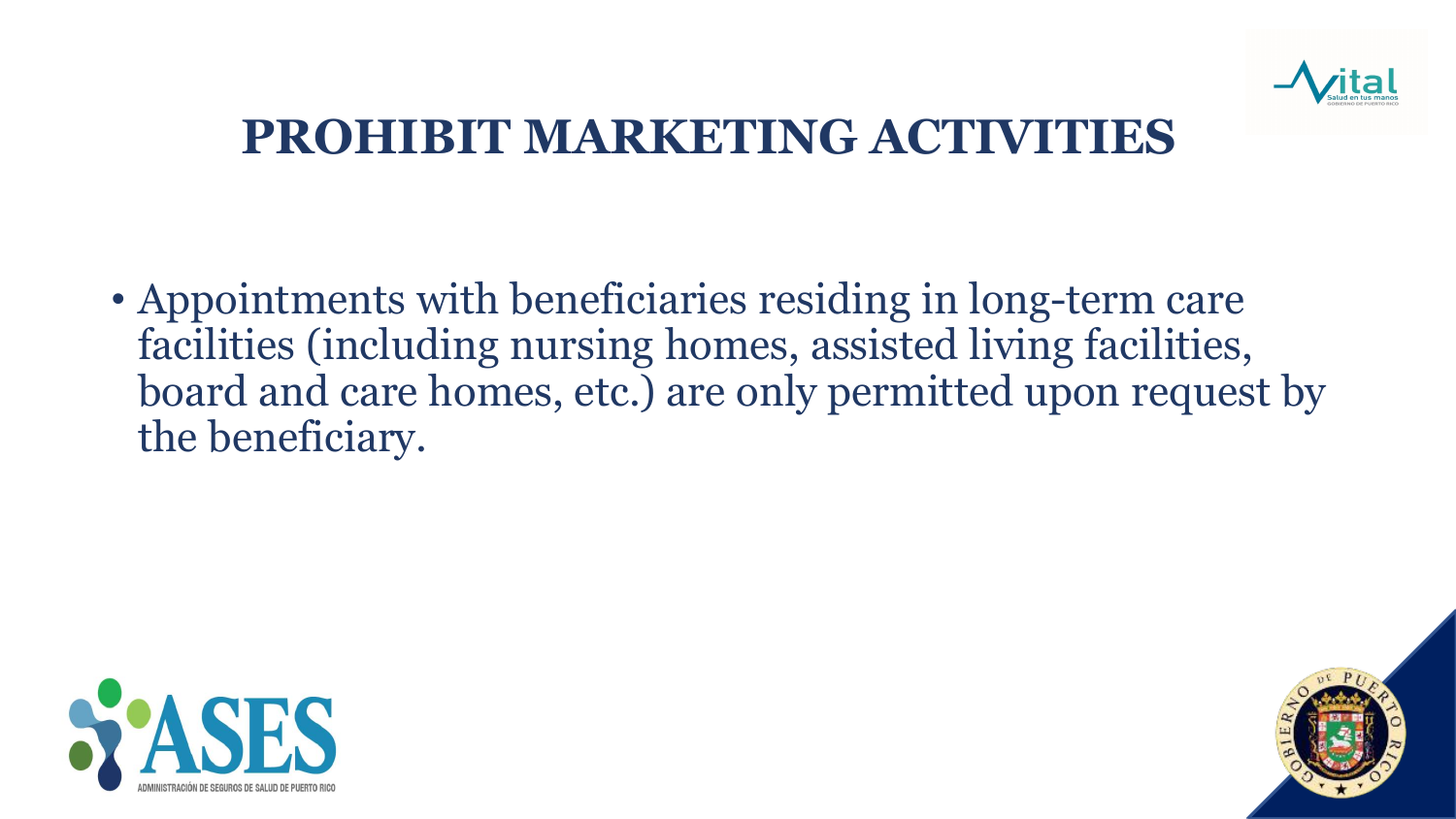

- Contracted providers or facilities may be used to distribute marketing materials as long as the provider or facility distributes or makes available marketing materials for all plans in which the provider or facility participates.
- Marketing materials may only be distributed to individuals who meet criteria for enrollment.



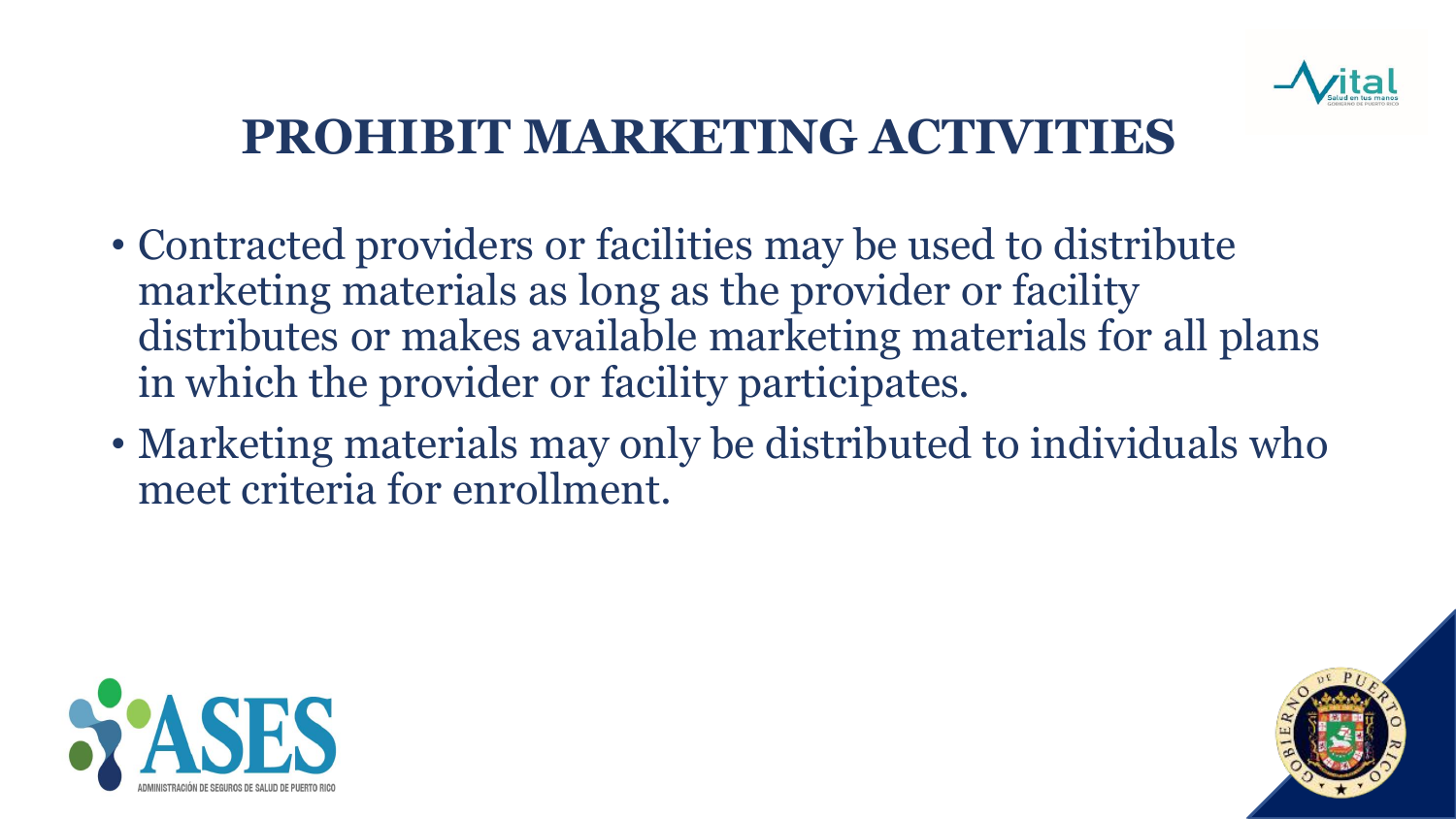

- Directly or indirectly engaging in door-to-door, telephone, email, texting or other cold-call marketing activities.
- Offering any favors, inducements or gifts, promotions, or other insurance products that are designed to induce enrollment in the MCO's Plan.
- Offering of gifts, promotions, or token items that are not designed to induce enrollment in the MCO's Plan can be use however it could not exceed fifteen dollars (\$15) or less per Enrollees and no more than seventy-five dollars (\$75) in the aggregate annually per Enrollee, if prior approved in writing by ASES.
- Distributing plans and materials that contain statements that PRHIA determines are inaccurate, false, or misleading. Statements considered false or misleading include, but are not limited to, any assertion or statement (whether written or oral) that the MCO's plan is endorsed by the Federal Government or the Government of Puerto Rico, or similar entity.



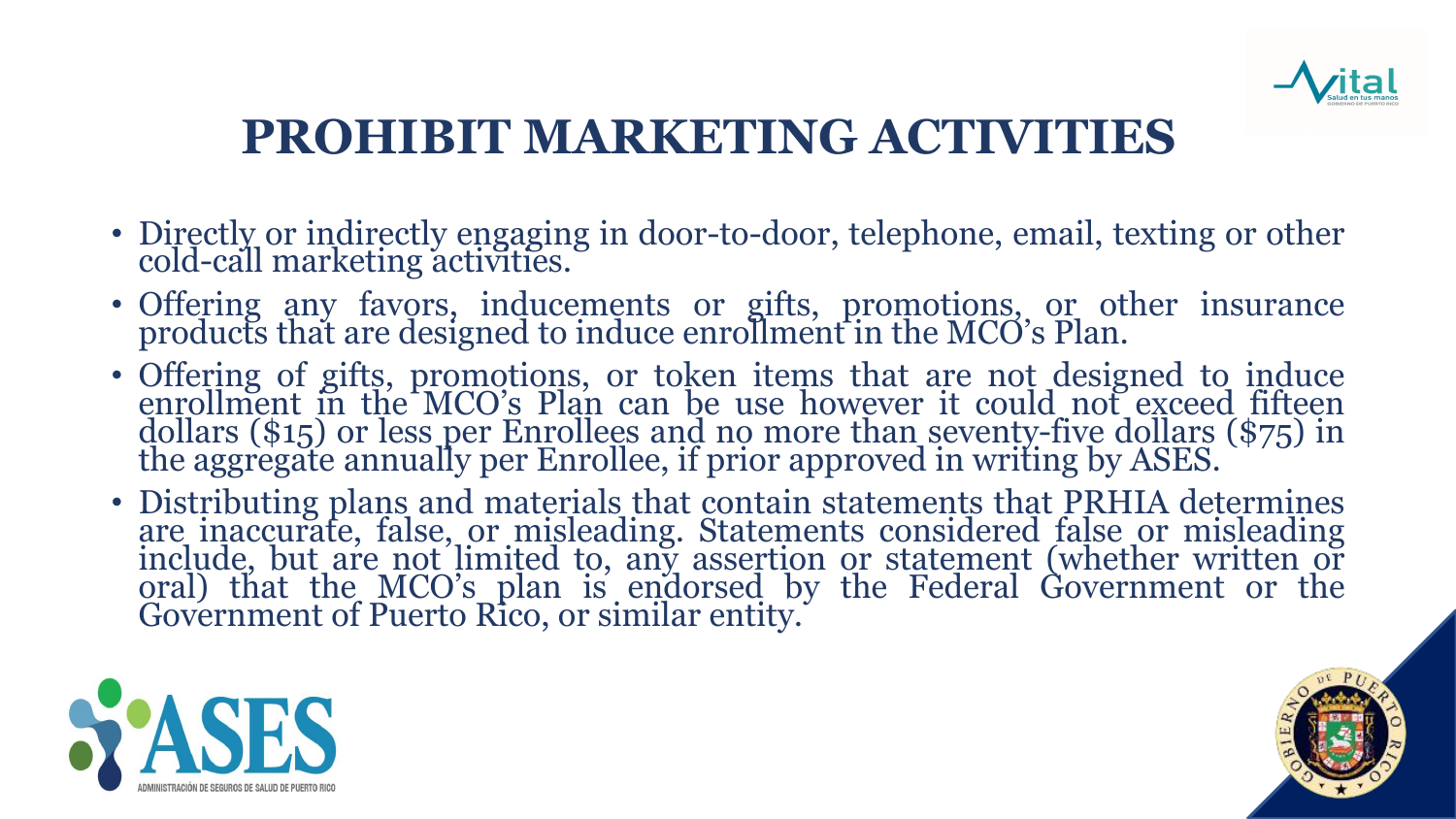

- Distributing materials that, according to PRHIA, mislead or falsely describe the MCO's Provider Network, the participation or availability of Network Providers, the qualifications and skills of Network Providers (including their bilingual skills); or the hours and location of network services.
- Seeking to influence Enrollment in conjunction with the sale or offering of any private insurance.
- Asserting or stating in writing or verbally that the enrollee or potential must enroll in the MCO's plan to obtain or retain benefits.



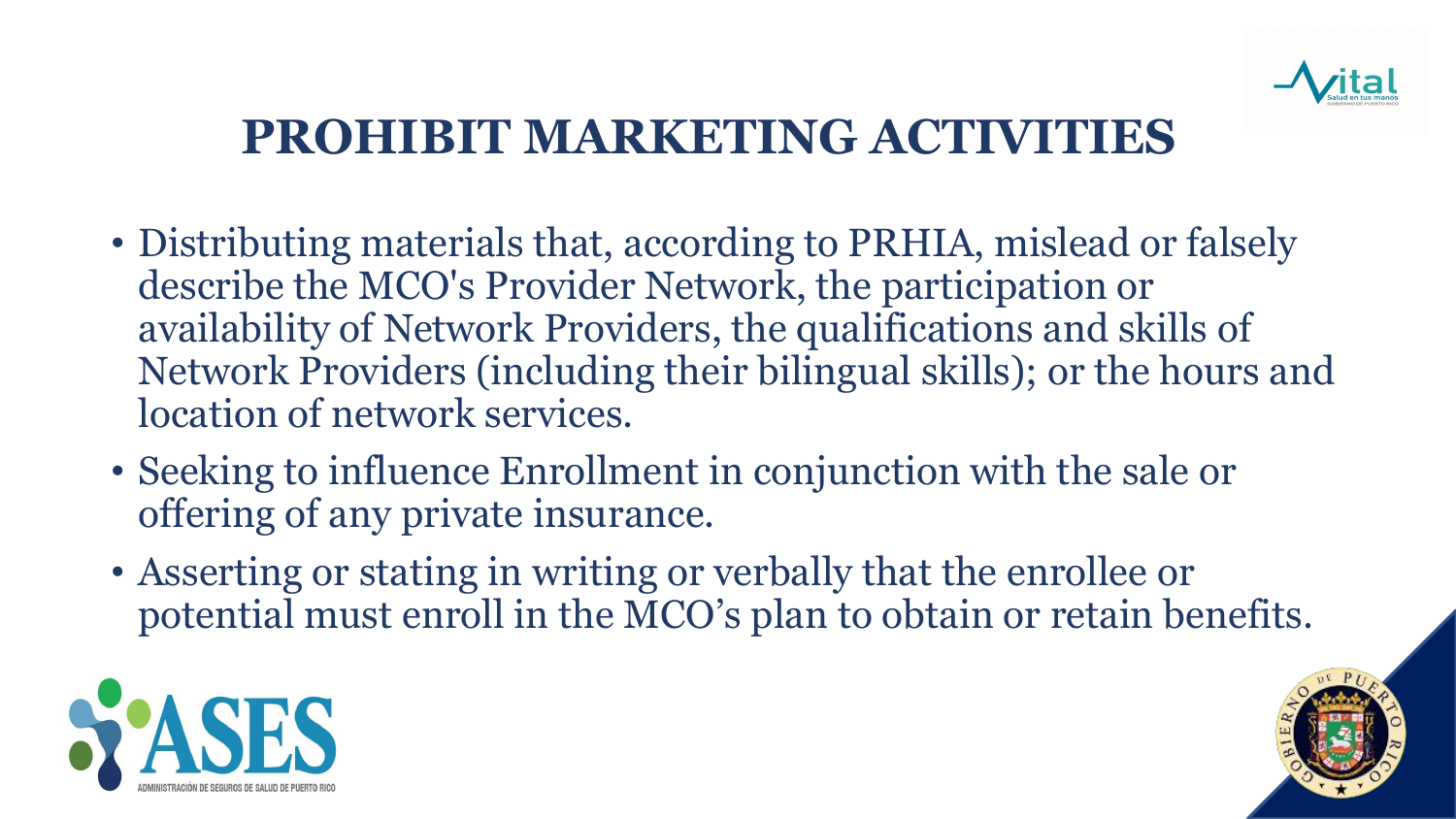

- No MCO, its representative, or health care provider, will allow, make, issue or circulate in any way, marketing materials that are a false representation, false statement, misleading or incomplete comparison in relation to the terms, benefits, services or advantages of affiliation with to a certain MCO.
- No MCO, its representative, or health care provider, will allow any false representation or incomplete or fraudulent comparison of benefits and products to induce or knowingly intent to induce, or tend to induce, the beneficiaries of Government Health Plan to encourage the affiliation or disaffiliation with an MCO.



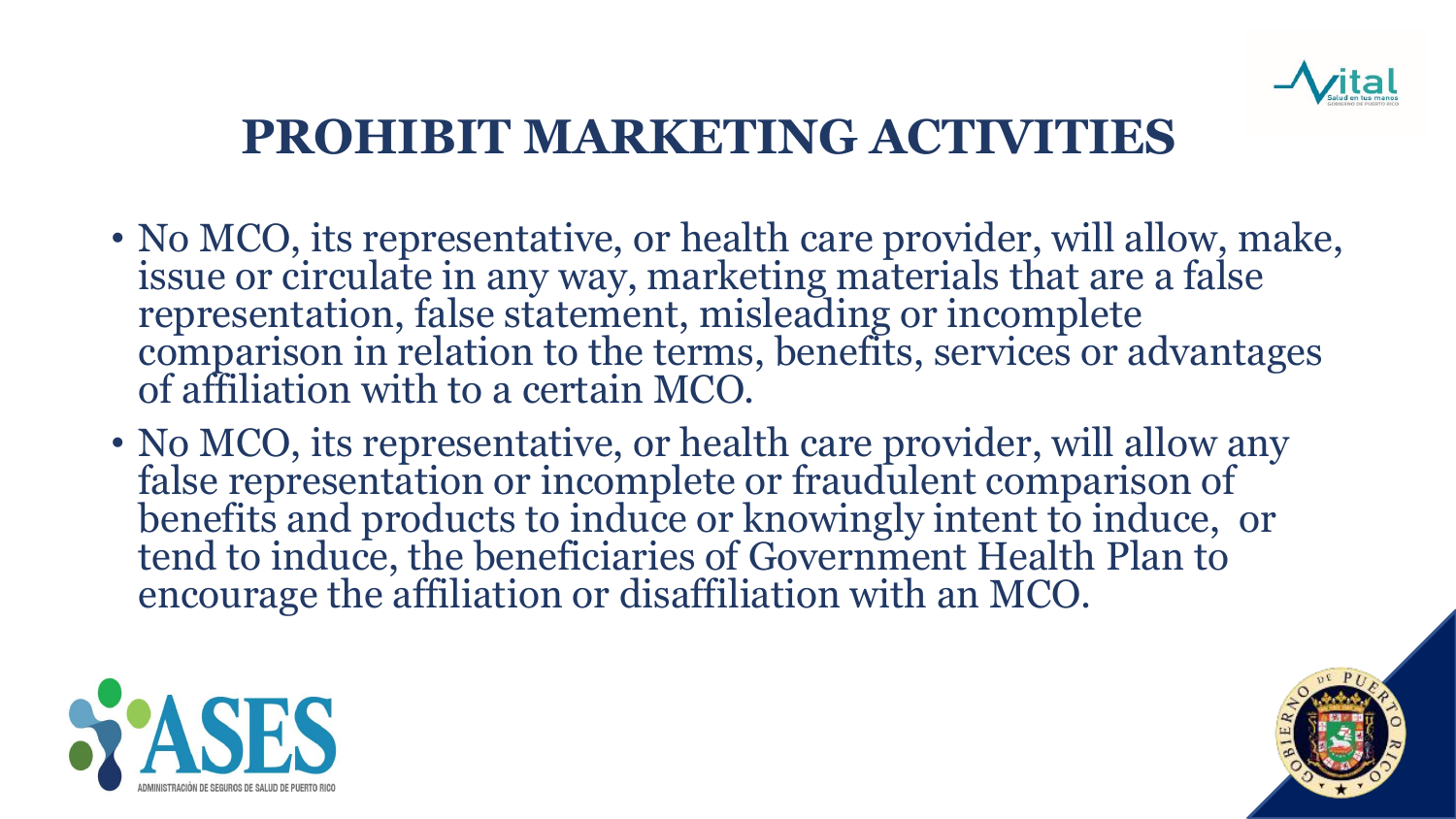

• No MCO, its representative, or health service provider shall incur in, or allow any method of marketing that has the effect of or tendency to induce membership with an MCO through force, fear, threat (whether explicit or implied), or undue pressure for membership or recommend disaffiliation from other MCO.



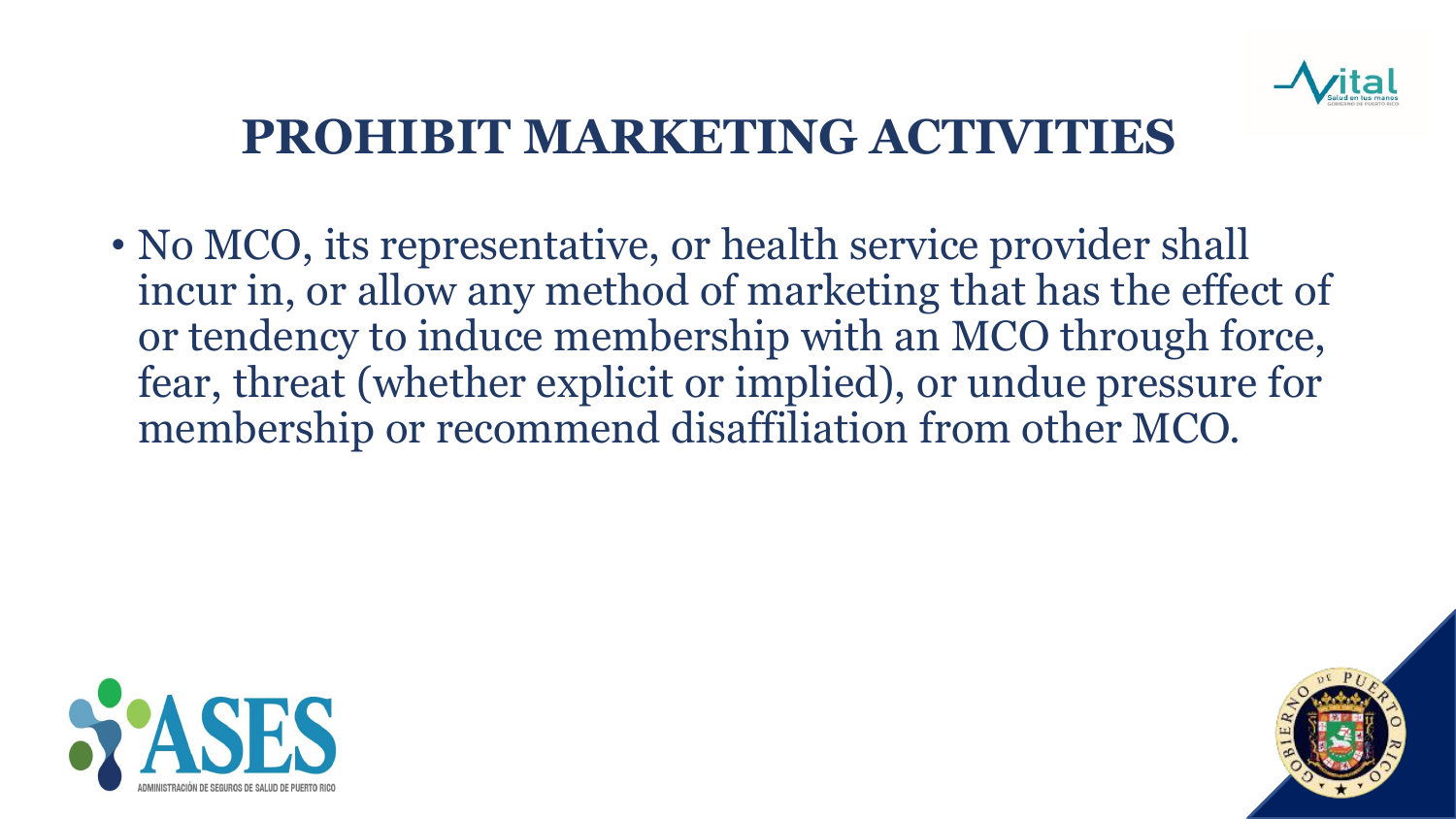

- Comparative or superlative terms such as: "better, superior, supreme, great, terrific, and words with similar meanings shall not be used in advertisements addressed to the beneficiaries of the Government Health Plan. Such statements or declarations may imply that the benefits and services of the MCO are better than those of another MCO. The promotion can be considered an unfair or incomplete comparison.
- No MCO or its representative may request, or require in any way, from any of their health service providers to pay or contribute to carry out the MCO's marketing strategies



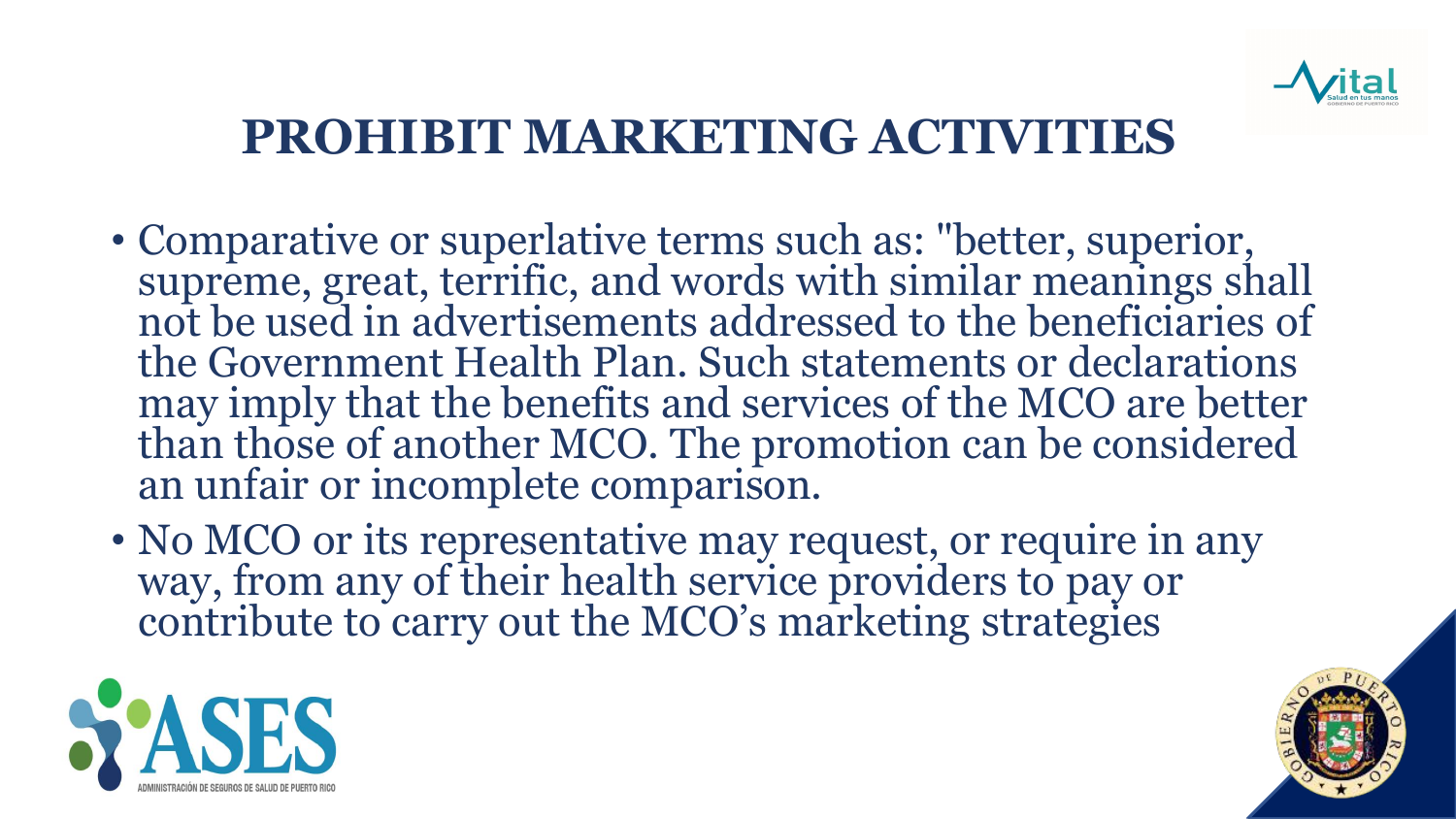

Health education written materials must complement face-to-face education interventions and patient centered health promotion strategies. MCOs must avoid using written or graphic content that may cause copyright infringement. Information related to mental health diagnoses must comply with current Diagnostic and Statistical Manual of Mental Disorders (DSM) standards. PRHIA reserves the right to audit health education materials (including PowerPoint presentations)

#### *Educational materials may not:*

- Do not portray appropriately Vital or PRHIA logos in terms of collocation, coloring, size, etc. as stated in the marketing guidelines.
- Contain grammatical errors.
- Fail to include proper understandability and or actionability elements.



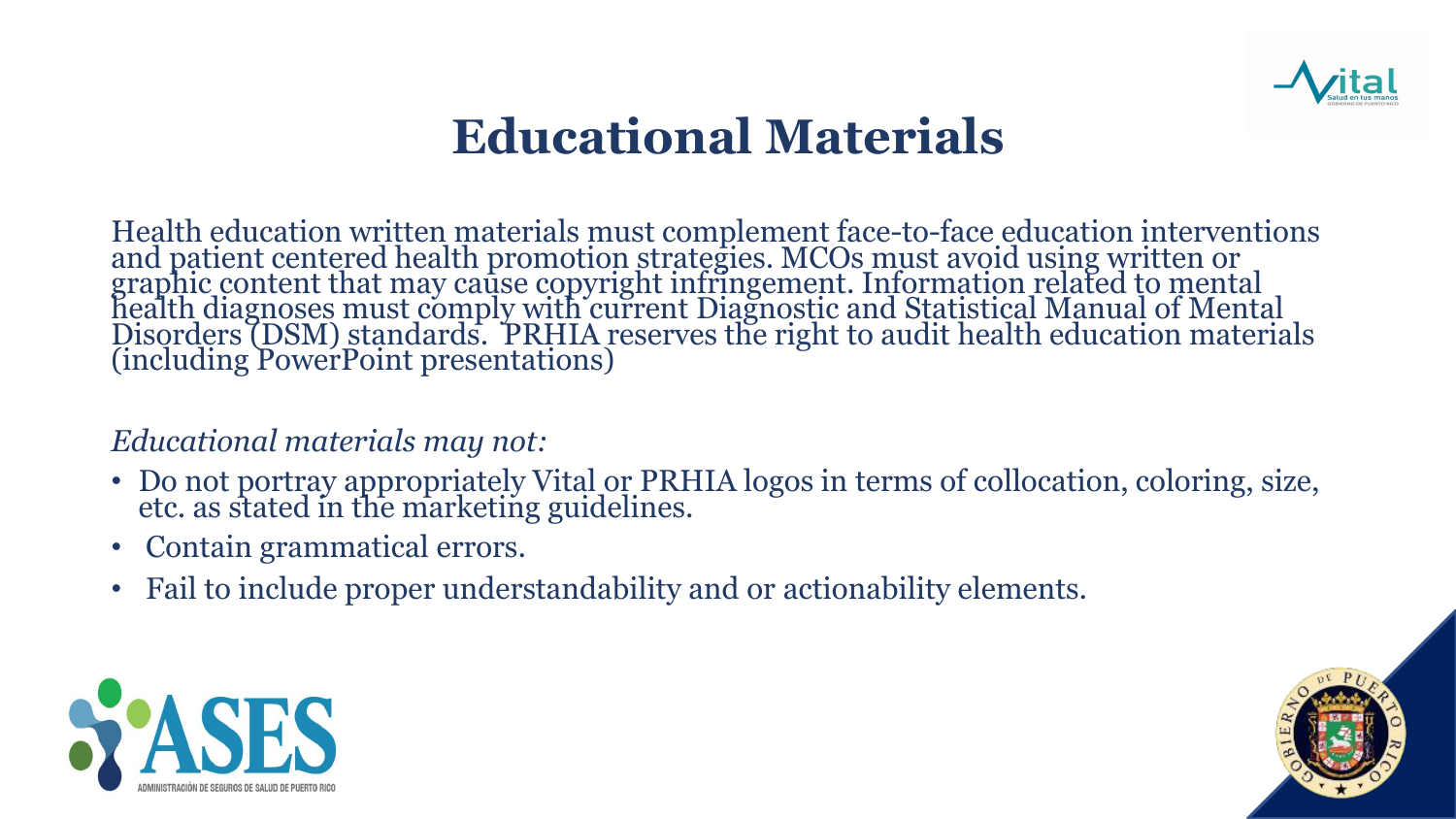

Understandability:

Content:

- The material makes its purpose completely evident.
- The material does not include information or content that distracts from its purpose.
- Educational material must not contain comparative or superlative terms and cannot be used to promote the MCO.



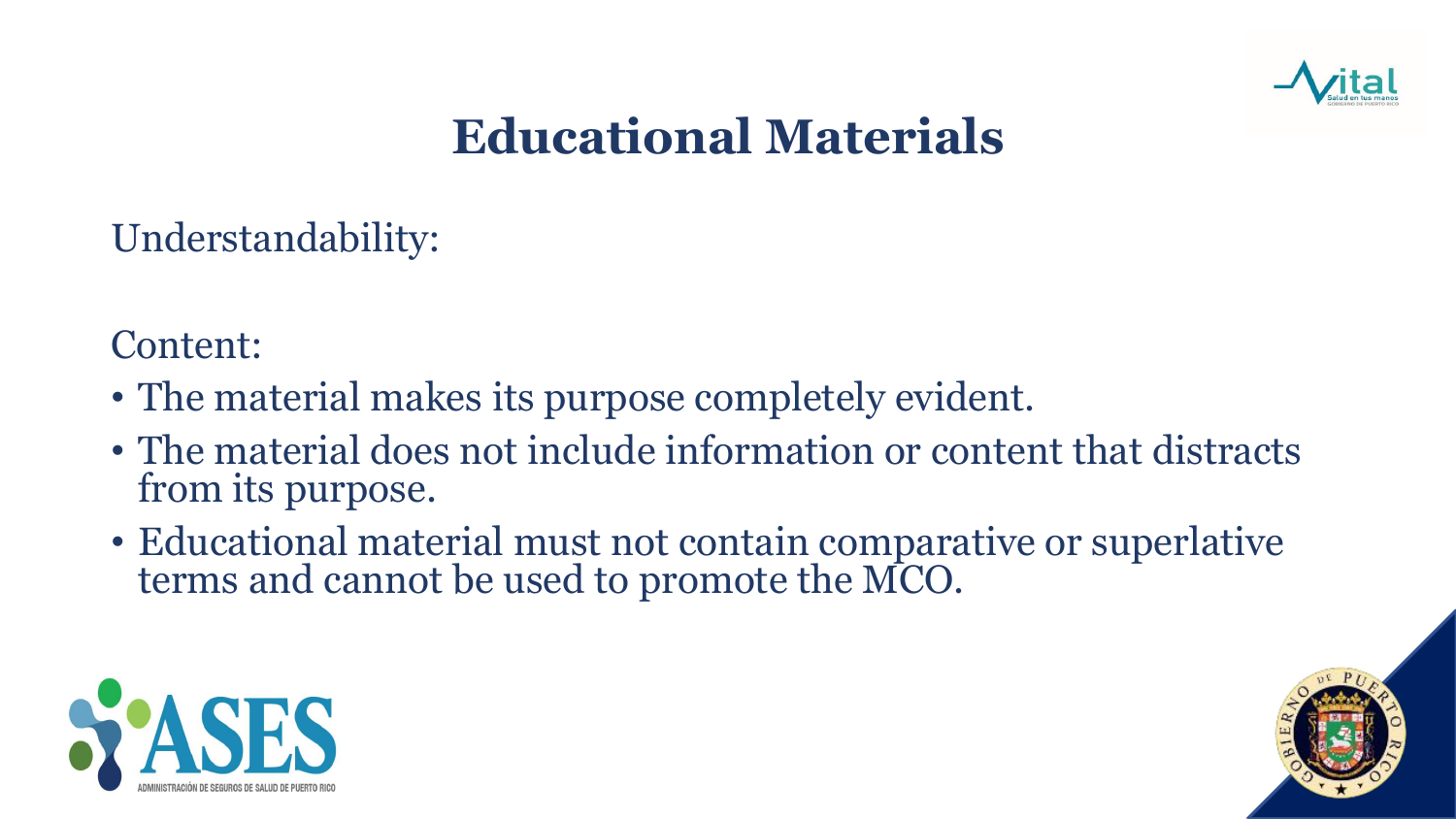

Understandability:

Content:

- Word Choice & Style:
- The material uses common, everyday language.
- Medical terms are used only to familiarize audience with the terms. Medical terms should be defined when used.



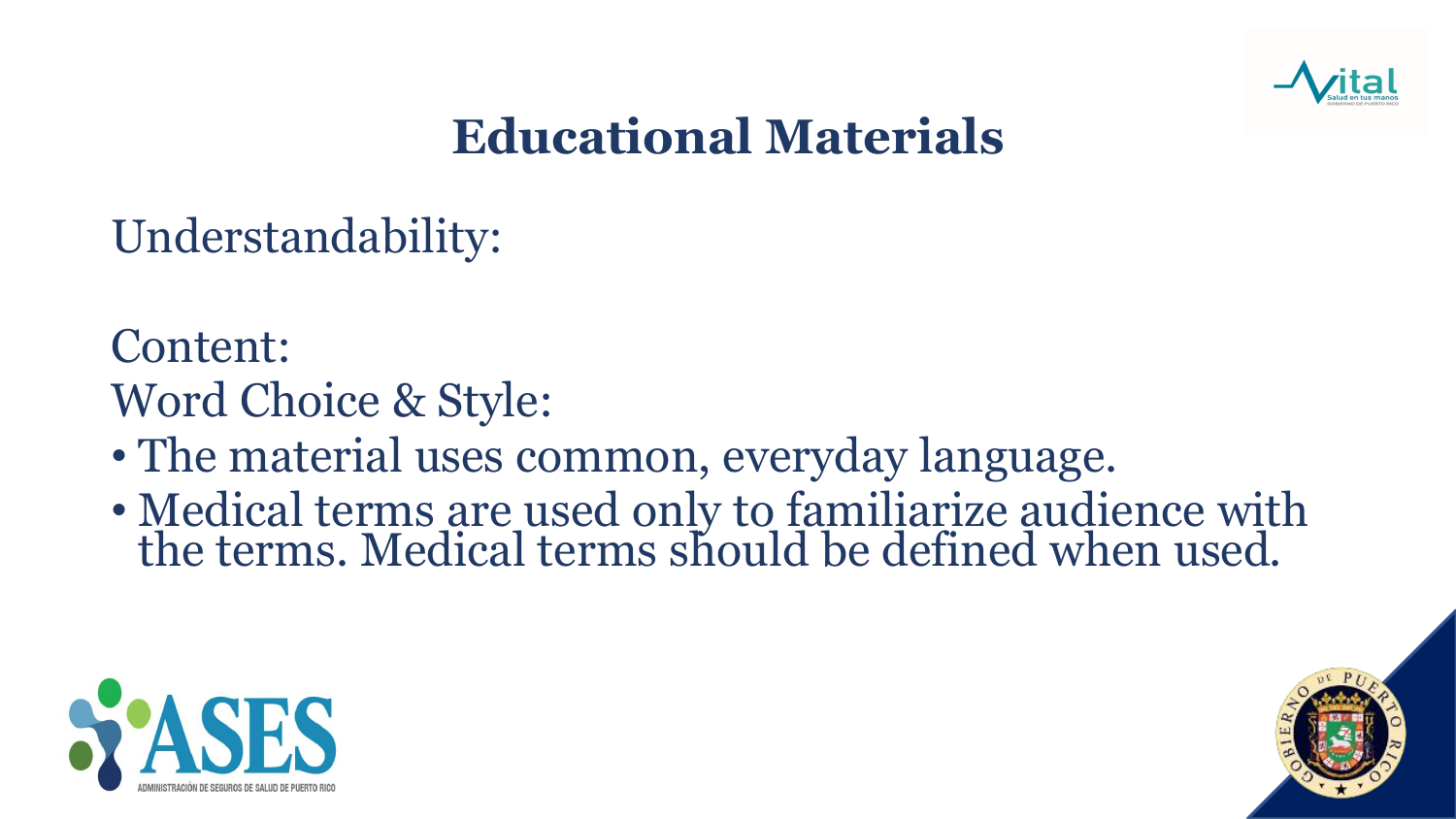

• The material uses the active voice.

# Use of Numbers:

- •Numbers appearing in the material are clear and easy to understand.
- •The material does not expect the user to perform calculations.



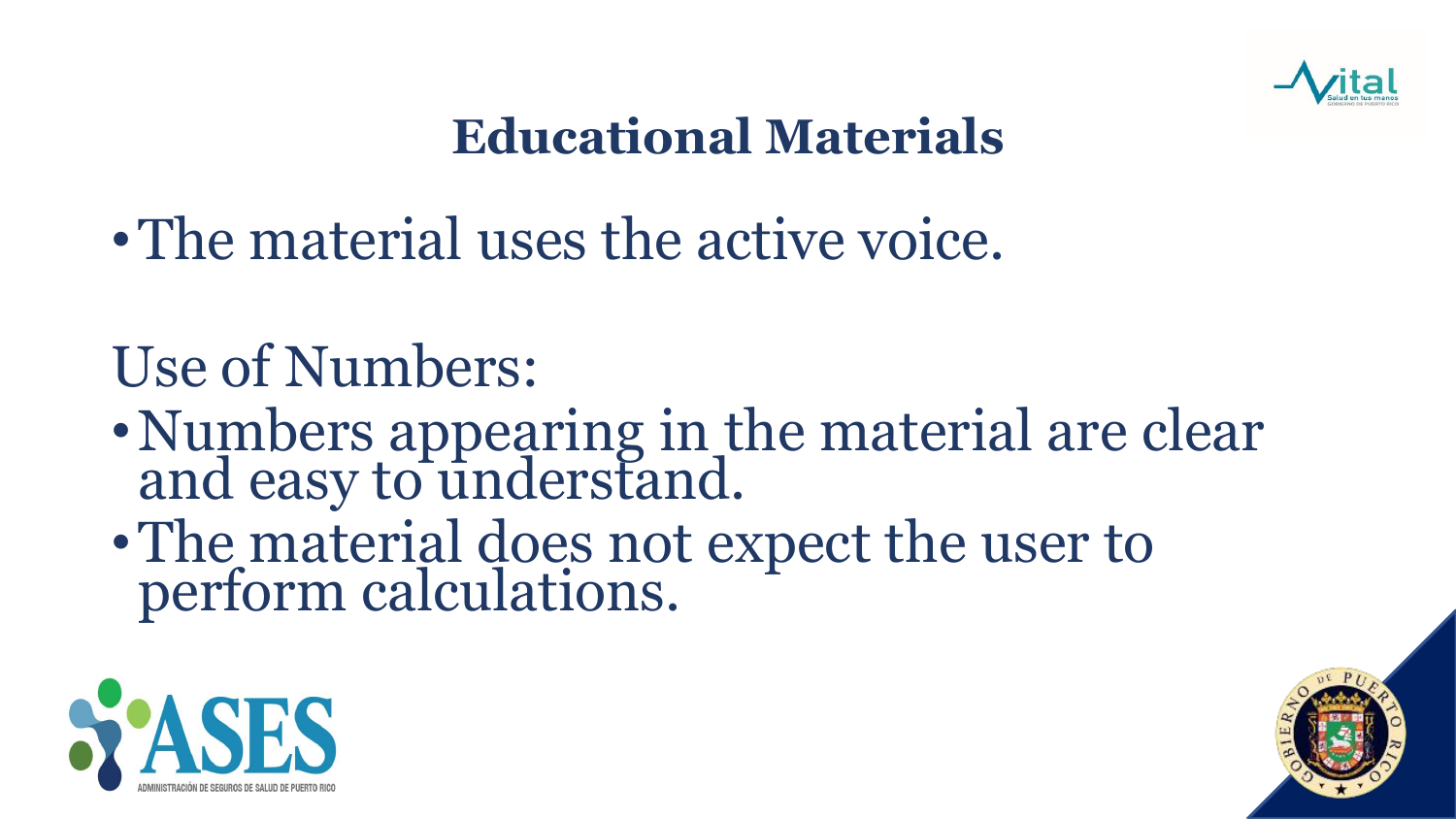

Organization:

- The material breaks or "chunks" information into short sections.
- The material's sections have informative headers.
- The material presents information in a logical sequence.
- The material provides a summary.



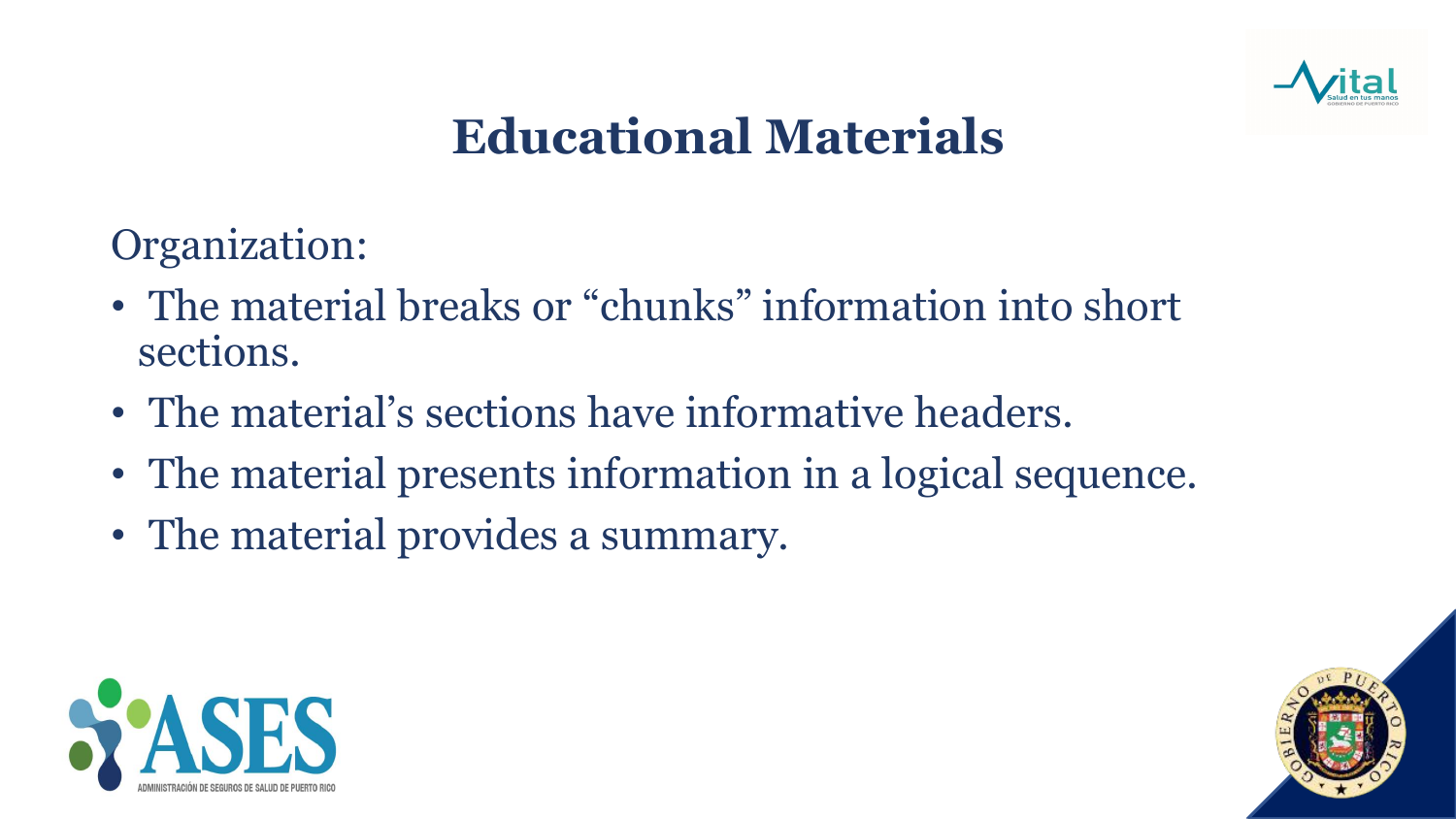

Layout & Design

• The material uses visual cues (e.g., arrows, boxes, bullets, bold, larger font, highlighting) to draw attention to key points.

Use of Visual Aids

- The material uses visual aids whenever they could make content more easily understood (e.g., illustration of healthy portion size).
- The material's visual aids reinforce rather than distract from the content.
- The material's visual aids have clear titles or captions.
- The material uses illustrations and photographs that are clear and uncluttered.
- The material uses simple tables with short and clear row and column headings.